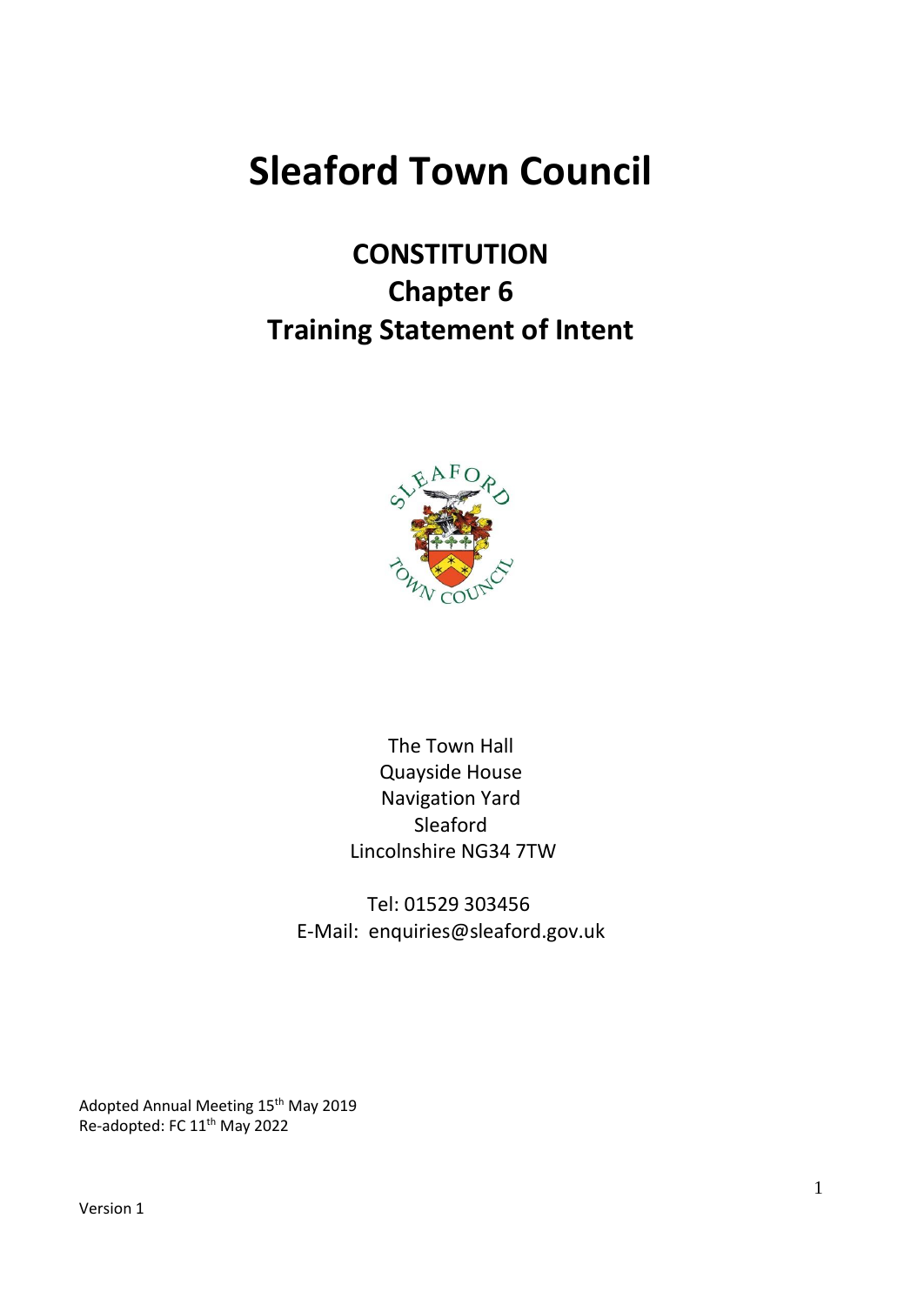#### **TRAINING STATEMENT OF INTENT**

#### **1. INTRODUCTION**

This document forms the Council's Training Statement of Intent. It sets out:

- a) The Council's commitment to training
- b) The identification of training needs
- c) Corporate training
- d) Financialassistance
- e) Study leave
- f) Short courses/workshops
- g) Evaluationoftraining
- h) Linkswithotherpolicies
- i) Reporting on progress

#### **2. COMMITMENT TO TRAINING**

Sleaford Town Council is committed to the on-going training and development of all Councillors and employees to enable them to make the most effective contribution to the Council's aims and objectives in providing the highest quality representation and services for the people of the town.

According to the Chartered Institute of Personnel and Development [2007], training can be defined as:

#### *"A planned process to develop the abilities of the individual and to satisfy current and future needs ofthe organisation."*

Sleaford Town Council recognises that its most important resource is its Members and staff and is committed to encouraging both Members and staff to enhance their knowledge and qualifications through furthertraining. Some training is necessary to ensure compliance with all legal and statutory requirements.

The Council expects senior and specialist staff to undertake a programme of continuing professional development [CPD] in line with the requirements of their requisite professionalbodiesandallstaff to undertake training as deemed necessary to fulfil their duties on accordance with their contract of employment and job description.

Providing training yields a number of benefits:

- a) Improves the quality of the services and facilities that Sleaford Town Council provides;
- b) Enables the organisation to achieve its corporate aims and objectives;
- c) Improves the skill base of the employees, producing confident, highly qualified staff working as part of an effective and efficient team; and
- d) Demonstrates that the employee is valued.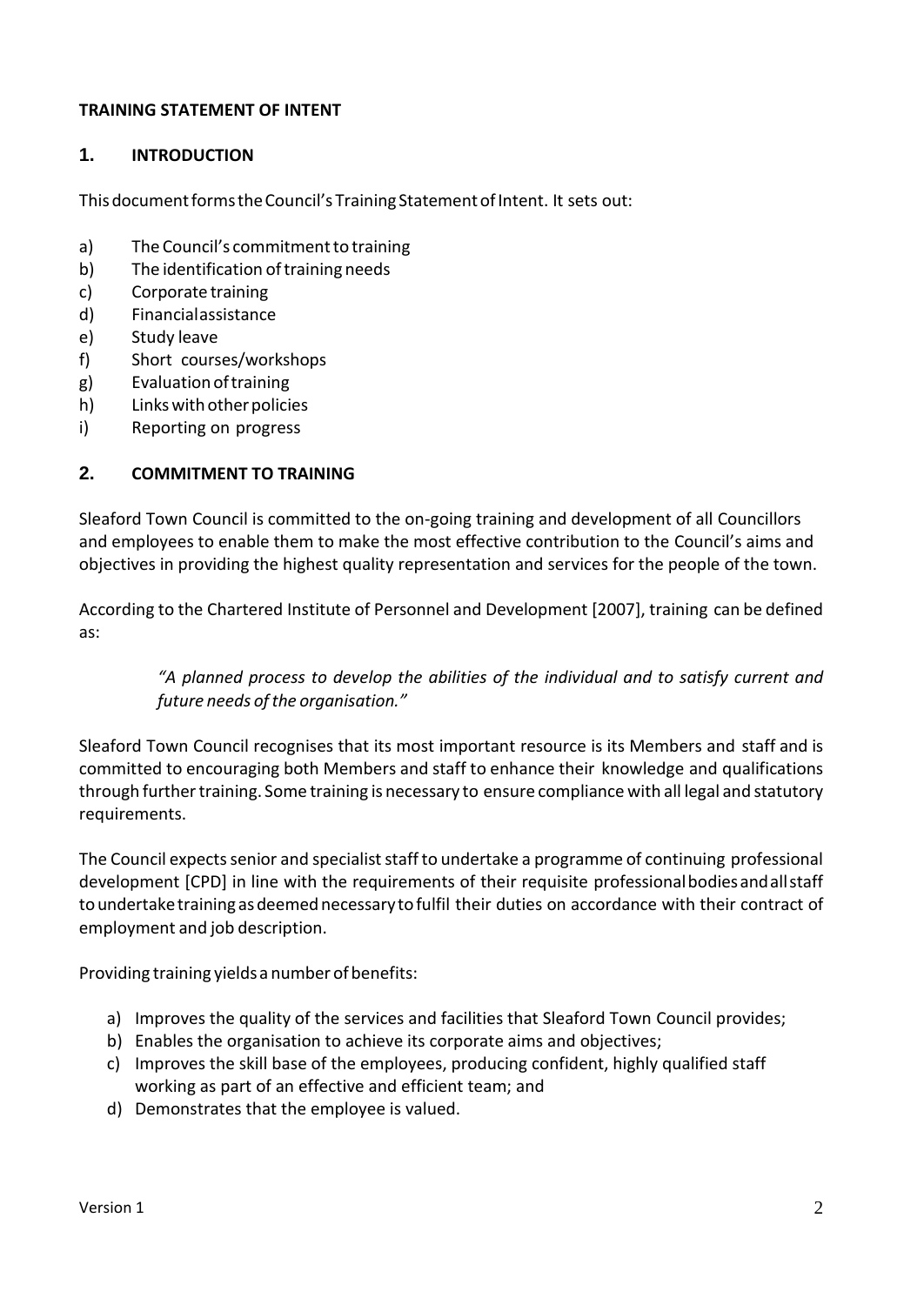Training and development will be achieved by including a realistic financial allocation for training and development in the annual budget, as well as taking advantage of any relevant partnership or in-house provision available. The process of development is as follows:

- a) Training needs should be identified by considering the overall objectives of the organisation, as well as individual requirements.
- b) Planning and organising training to meet those specific needs.
- c) Designing and delivering the training.
- d) Evaluating the effectiveness of training.

### **3. THE IDENTIFICATION OF TRAINING NEEDS**

Employees will be asked to identify their development needs with advice from their line manager during their annual appraisal or regular meetings with their line manager.

There are number of additional ways that the training needs of both Members and staff may be recognised:

- Questionnaires
- During interview
- Following confirmation of appointment.
- Formal and informal discussion [e.g. as part of staff Annual appraisal process]

Other circumstances may present the need for training:

- Legislativerequirementsi.e.FirstAid,FireSafety,ManualHandling.
- Changes in legislation
- Changes in systems
- Neworrevisedqualificationsbecomeavailable
- Accidents
- Professional error
- Introduction of new equipment
- Newworkingmethodsandpractices
- ComplaintstotheCouncil
- A requestfromamemberofstafforCouncilMember
- Devolvedservices/deliveryofnewservices

Employeeswhowishtobenominatedforatrainingcourseshoulddiscussthisinthe firstinstanceduring their appraisal; where it will be determined whetherthe training is relevant to the authority's needs and/or service delivery.

# **4. CORPORATE TRAINING**

Corporatetrainingisnecessarytoensurethatemployeesareawareoftheirlegal responsibilitiesor corporatestandardse.g.HealthandSafety,RiskManagement and EqualOpportunities.Employees will be required to attend training courses, workshops or seminars where suitable training is identified.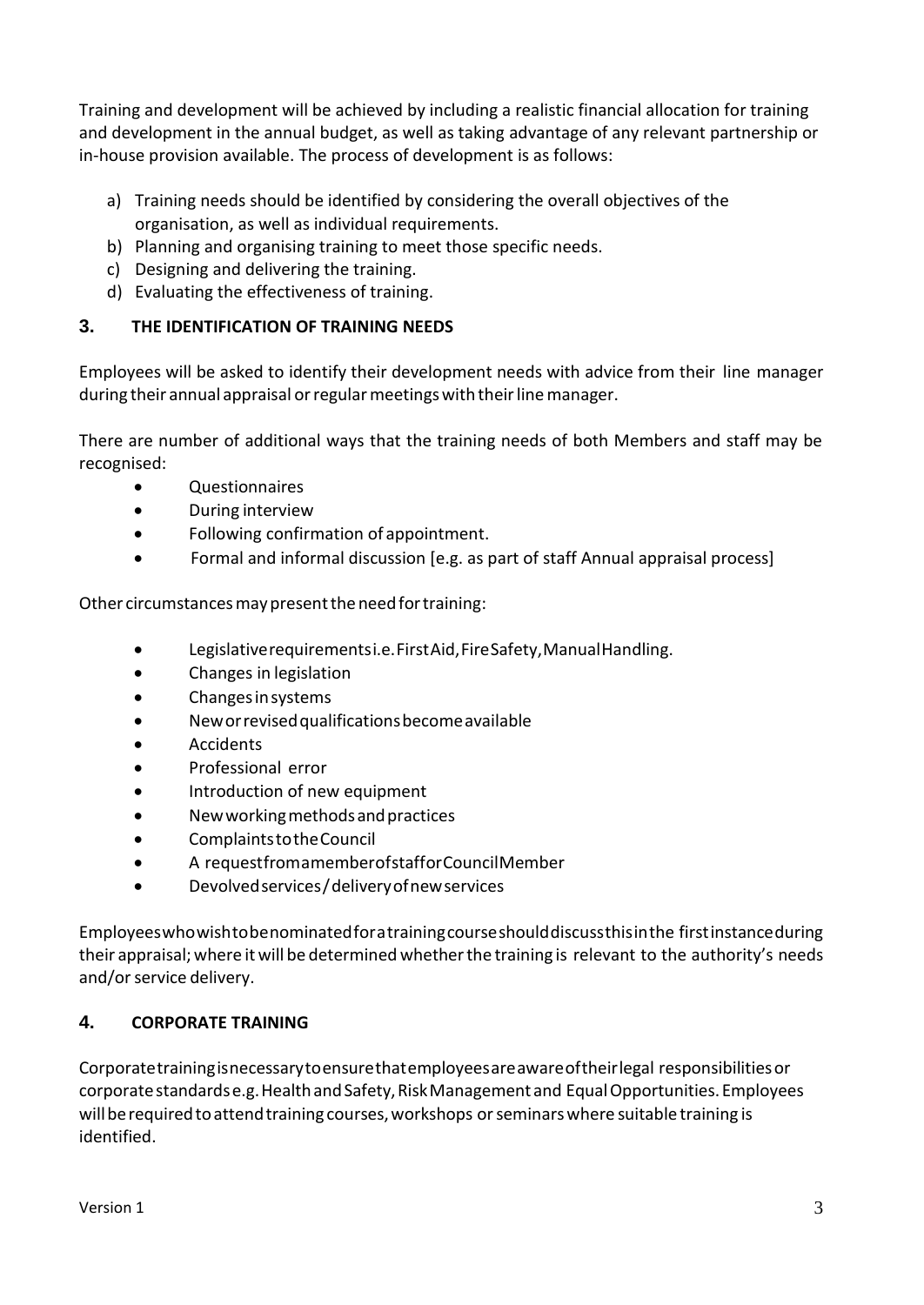#### **5. RESOURCING TRAINING**

Anallocationwillbemadeinthebudgeteachyeartofundtrainingfeesandtravel expenses.Theamount willbereviewedannually.

The Town Council subscribes to the National Association of Local Councils, Lincolnshire Association of Local Councils and The Society of Local Council Clerksin orderto receive regular up-dates onmatters relevanttothe sector and have accessto the courses and conferences which are provided. There will also be sufficient funds set aside for appropriate technical literature and other information.

### **6. FINANCIAL ASSISTANCE**

It is important to note that all sponsored training must be appropriate to the needs of the Council, be relevant to the individual's role and is subject to the availability of financial resources. Each request will be considered on an individual basis and the benefits to the individual and the organisation will be identified. Other considerations include the following:

- Implication of employee release for training course [s] on the operational capability of theCouncil
- The most economic and effective means of training
- Provision and availability of training budget

For approved courses Members and employees can expect the following to be sponsored:

- The course fee
- Examination fees
- Associated membership fees
- One payment to re-take a failed examination

Members and staff attending assisted courses are expected to inform the Acting Town Clerk immediatelyofanyabsences.

Failure to sit an examination may result in the Council withdrawing future course funding and/or requesting the refunding of financial assistance. Each case will be considered on an individual basis.

Sleaford Town Council operates a Return of Service agreement. Any employee undertaking postentry qualifications funded by the Council must be aware that should they leave STC employment within two years of completion of the qualification they may be required to repay all costs [de minimis value of £500] associated with the undertaking of such training. Each case to be reviewed by the Acting Town Clerk, or in the case of the Acting Town Clerk's' training by the Chair of the Council.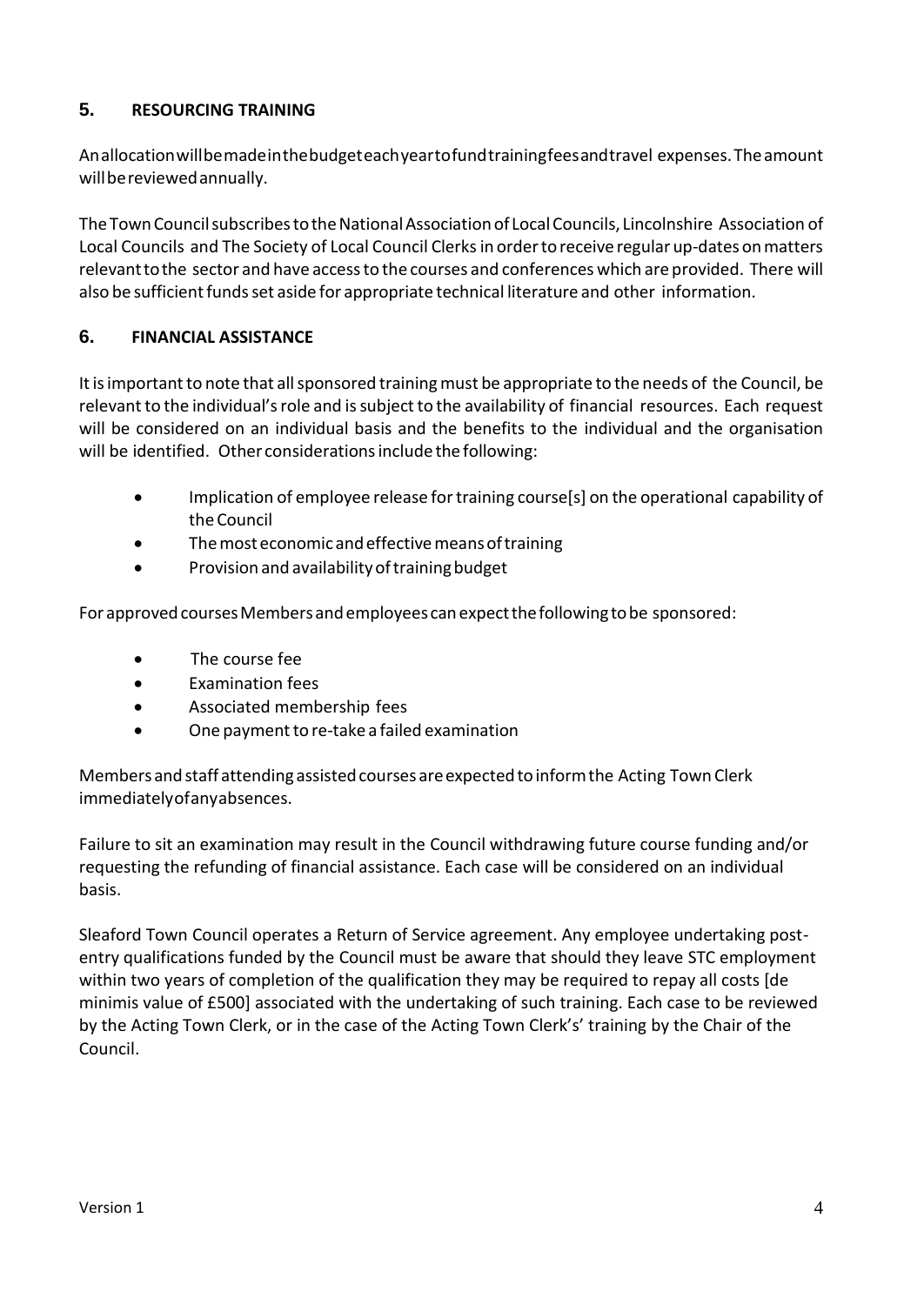# **7. STUDY LEAVE**

Employees who are given approval to undertake external qualifications are granted the following:

- Studytimetoattendday-releasecourses
- Timeto sitexaminations
- Study time of one day per examination [to be discussed and agreed by line manager in advance]

Provision of study time must be agreed withthe line manager prior to thecourse being undertaken and in any case not compromise the operational efficiency of the Council.

#### **8. SHORT COURSES/WORKSHOPS/RESIDENTIAL WEEKENDS [INCLUDING CONFERENCES]**

Where employee attendance is required at a short course on a Saturday or Sunday, up to a normal working day of straight TOIL per day may be taken.

Members and staff attending approved short courses / workshops / residential weekends can expect the following to be paid:

- The course fee [usually invoiced following the event]
- Travelling expenses in accordance with the Council's current policy
- Subsistence in accordance with the Council's current policy

#### **9. EVALUATION OF TRAINING**

Records of all training undertaken by employees will be kept in the personnel files of each member staff.

As part of Sleaford Town Council's continuing commitment to training and development, Members and employees are encouraged to share information received and circulate training presentation papers for in-house training use. They are asked to provide feedback on the value and effectiveness of the training they undertake highlighting in particular the key implications of new legislation, guidance and/or best practice for the on-going efficiency and effectiveness of the authority.

#### **10. LINKING WITH OTHER COUNCIL POLICIES**

How will this link to the Council's other Policies:

- Equality of opportunity in all aspects of Member and officer development;
- A 'Statement of Intent' on training for both Members and staff is a requirement for the Accreditation of Quality Council Status;
- Risk Management Policy a commitment to Training and Development greatly assists in achieving good governance and an effective system of Risk Management;
- Health and Safety Policy on-going training and development is key to ensuring a positive approach to Health and Safety is embedded throughout the authority;
- Undertaking training is a clear indication of Continuing Professional Development reporting on Progress